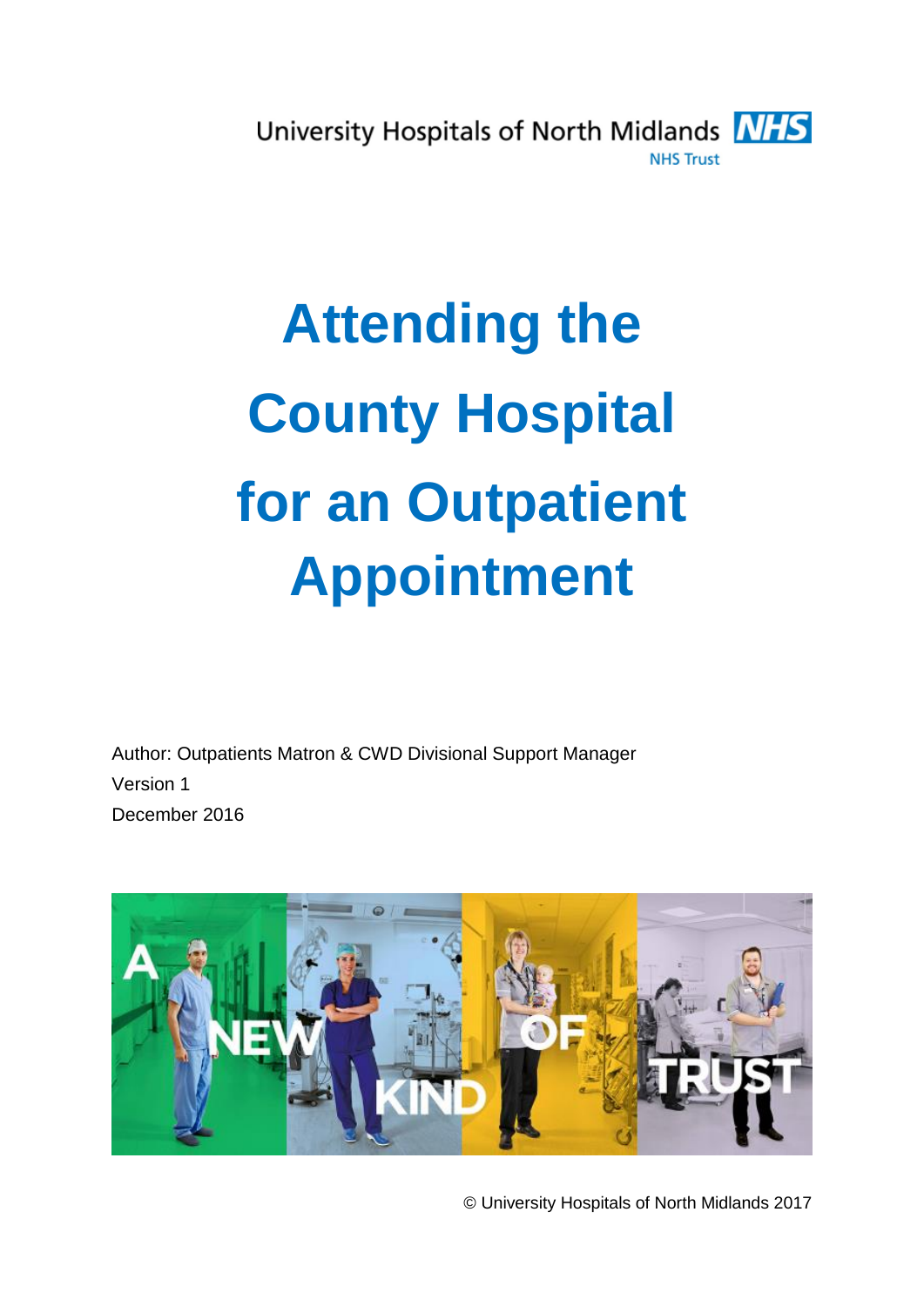## **Coming to Outpatients**



If you are going to the County Hospital for an outpatient's appointment, you will come to this building in the photograph.



Please bring any tablets, medicines, creams and inhalers with you to your appointment; or a list of your medication.





You will need to go to the Outpatient Clinic in the main building at the hospital. On arrival you should take a ticket from the machine on the wall and then wait in the main Reception seating area.

When your ticket number is displayed you will need to go to the main Reception desk where you will be booked in for your appointment.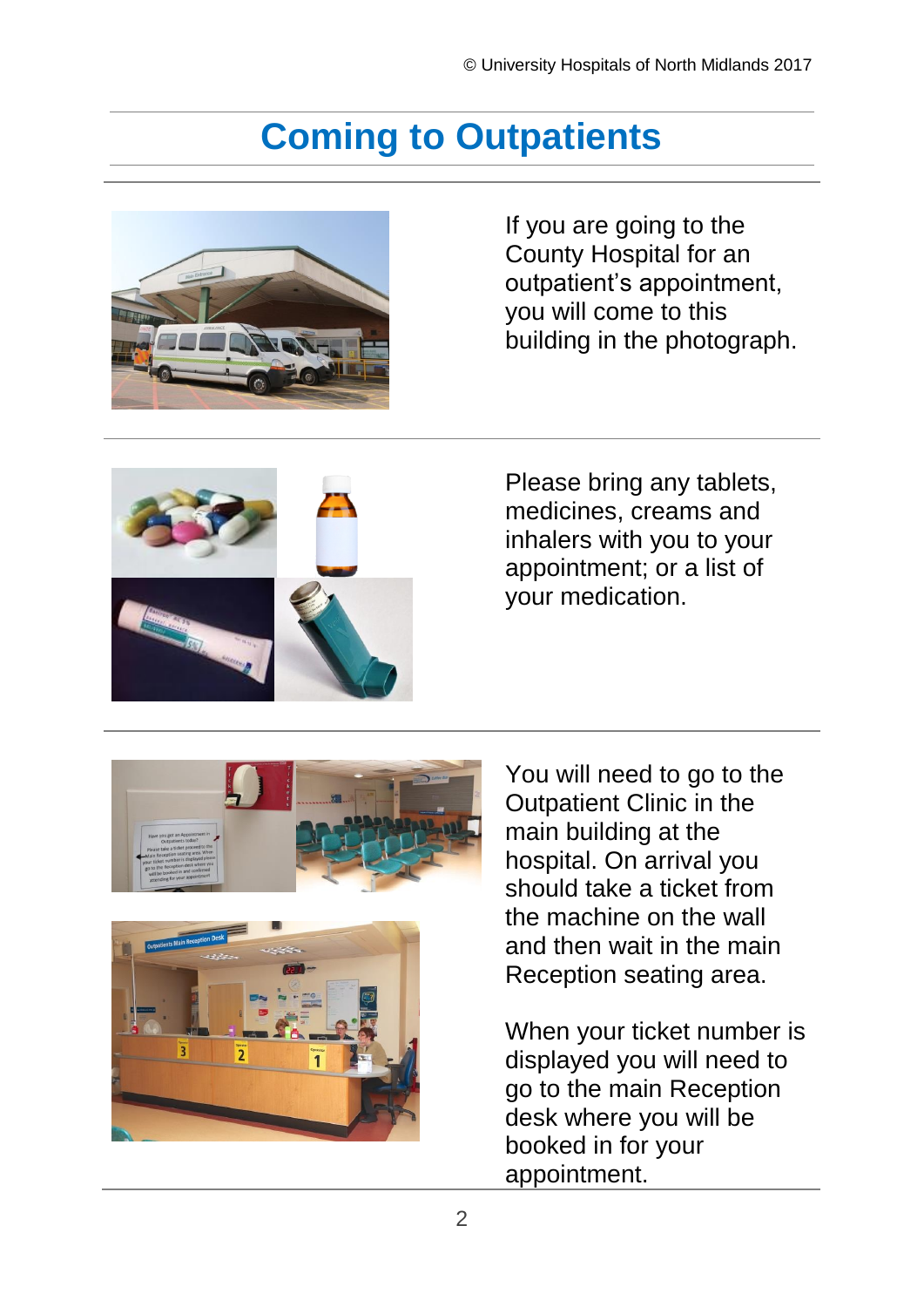

One of our Nurses or Nursing Assistants will welcome you and say "Hello".



A Nurse will call you into a room and may wish to check the oxygen in your blood. This will not hurt.





The Nursing Assistant may need to take your blood pressure and heart rate. They may also weigh you. This will not hurt.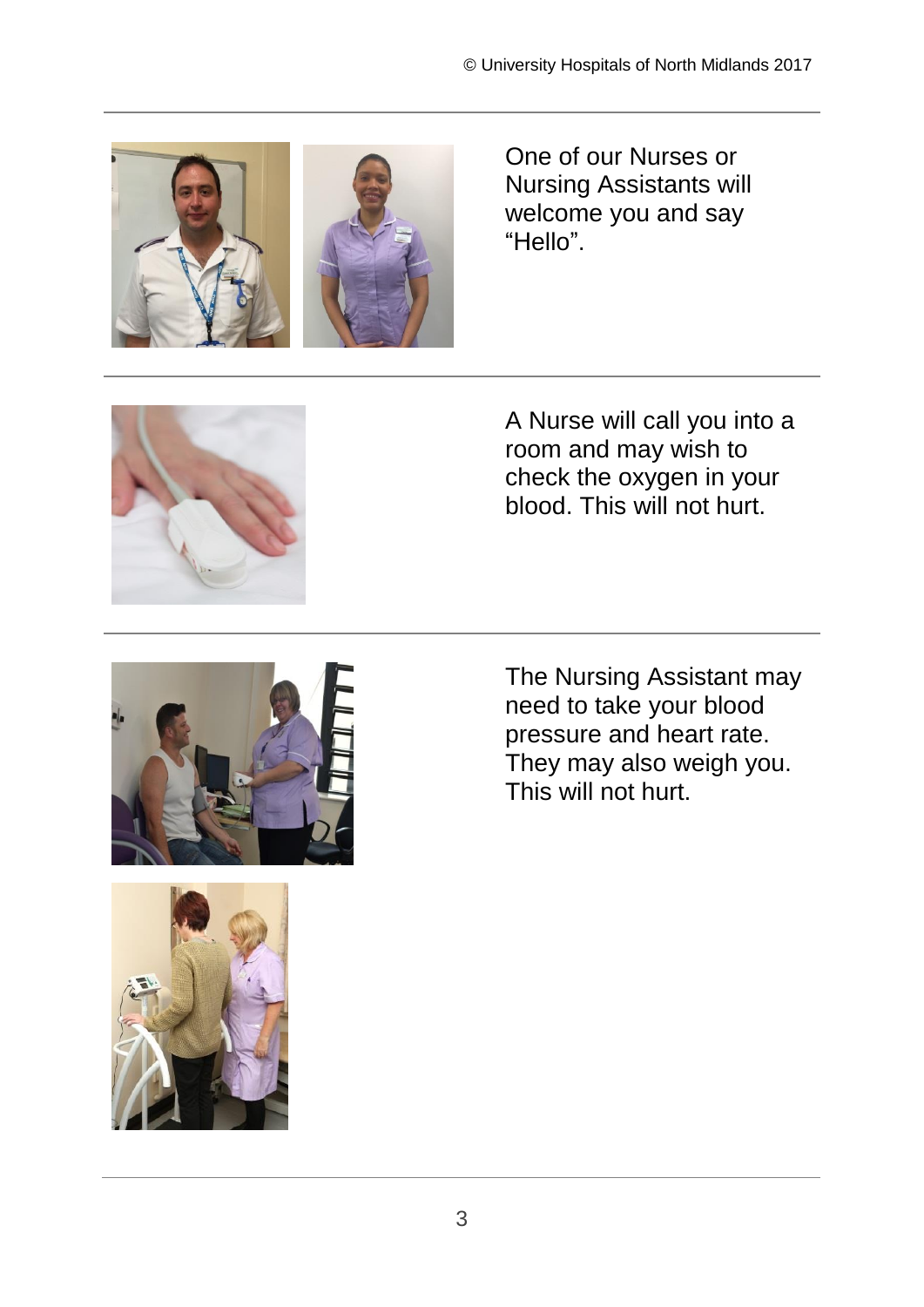

You might also be asked for a sample of your wee so this can be tested.



Sometimes the Nurse will ask you to have a blood test.

They will put a needle into your arm. It will hurt a bit but not for long.

Your blood is collected into small tubes which are sent away to be tested.



Sometimes the nurse will check your heart called an ECG. Small sticky patches are placed on your arms and legs and chest, this test will not hurt.



You will be seen by a Doctor or Nurse who will talk to you about your health and what will happen next. After this you will be able to go home.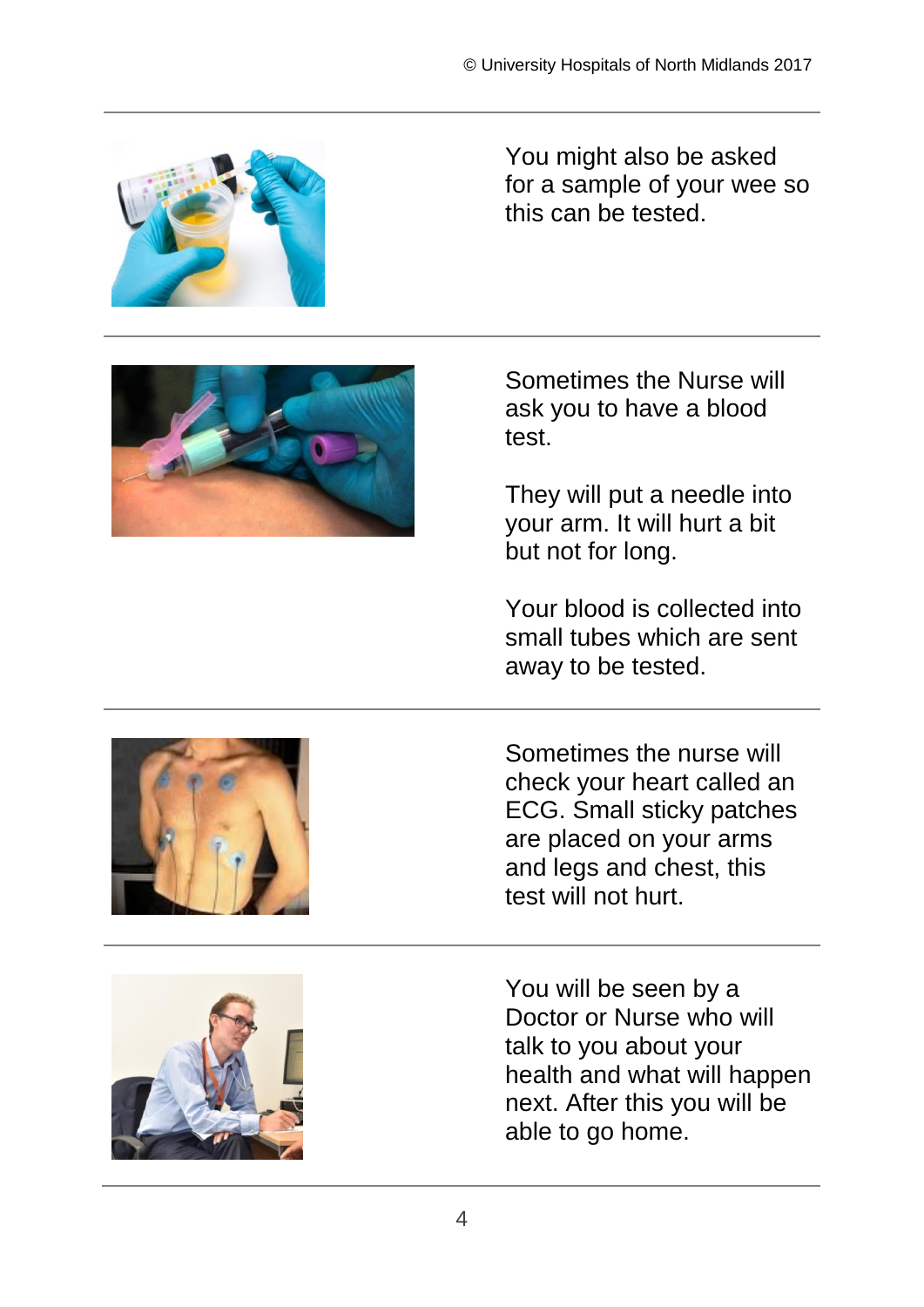## **Coming to Outpatients Checklist**



Bring your appointment letter.



You may want to bring a relative or friend with you for support.



Bring any tablets, medicines, creams and inhalers you are taking.



Bring enough money for parking and in case you need to make a telephone call or if you want to buy any refreshments.